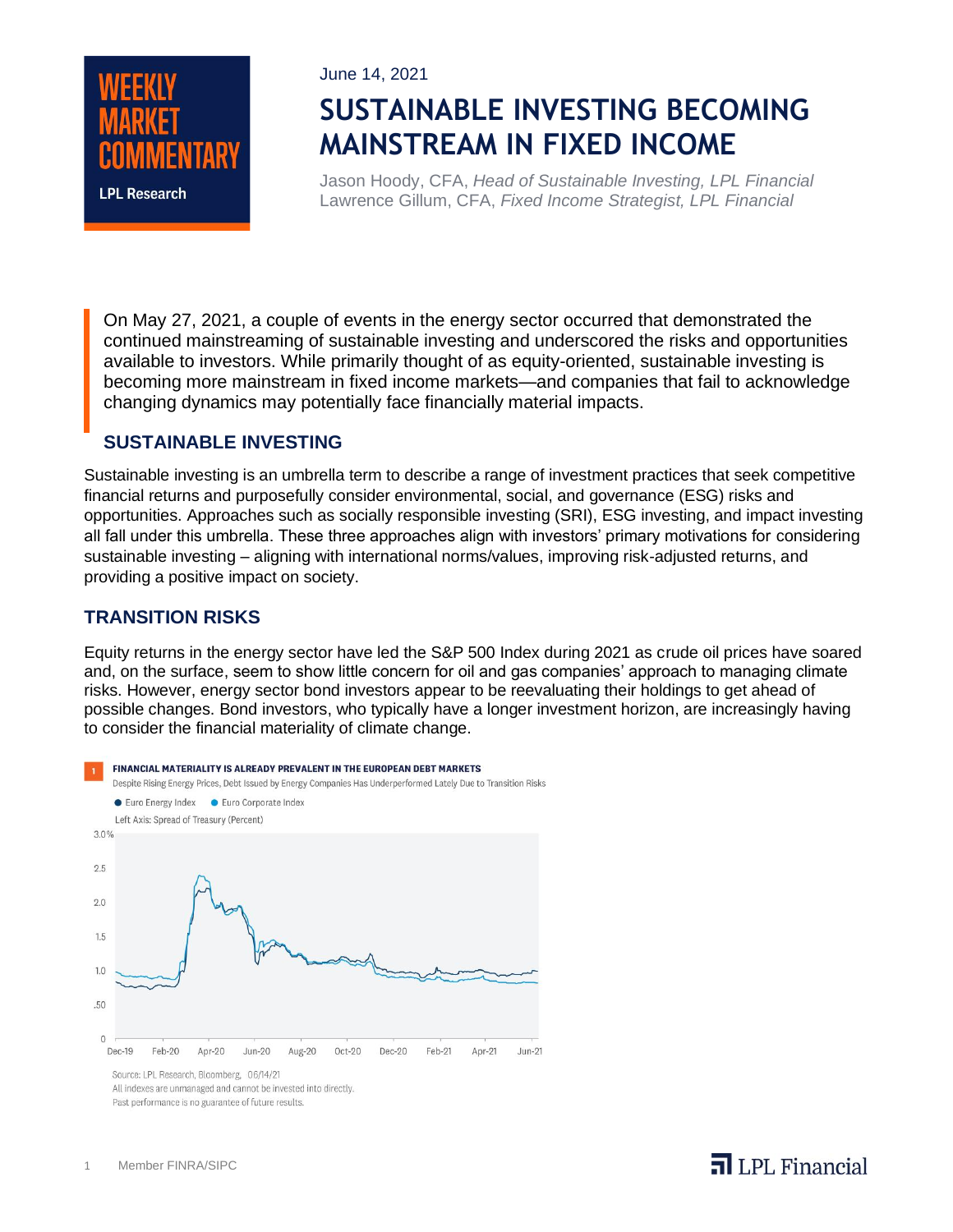On May 27, a Dutch court ruled that Royal Dutch Shell PLC needed to slash its carbon emissions 45% by 2030, a move that illustrates the increased pressure from governments to speed up the transition to a lowcarbon economy. On the same day, Exxon Mobil Corp. shareholders elected board members who were nominated by a coalition of investors demanding that the company speed up its plans to transition to a lowcarbon economy.

Both of these decisions accentuate the changing investment dynamics for how investors look at oil and gas companies. Transition risks resulting from changes in climate and energy policies, a shift to low-carbon technologies, and liability issues may negatively impact the cost of capital for oil and gas companies.

Even as crude oil prices have soared, bonds have lost value. As seen in [Figure 1], Euro-area energy bonds have underperformed Euro-area corporate bonds. Global fixed income credit markets have seen credits spreads, a measure of credit risk, compress this year due to a recovering economy and the continued search for yield. Energy bond sector underperformance is notable and speaks to the financial consequences for companies that are lagging in adjusting to the risks associated with a transition to a low carbon economy.

Moreover, energy companies will likely continue to see their costs to issue debt increase as rating agencies are increasingly incorporating transition risks into their rating decisions. S&P, one of the main bond rating agencies, recently put the oil and gas industry at "moderately high risk," citing concerns about energy transition risks. Analysis by Bloomberg suggests that approximately \$156 billion of North American and European oil debt is at risk of downgrade. Lowered credit ratings generally mean higher capital costs on new and refinanced debt.

#### **OPPORTUNITIES**

Many attribute this contrast between the energy equity and bond markets to the positioning of large purchasers of bonds, including central banks, sovereign wealth funds, insurers, and pension funds. For context, during 2020, the European Central Bank (ECB) purchased \$105 billion, the Bank of England over \$13 billion, and the U.S. Federal Reserve nearly \$5 billion of corporate bonds through their stimulus programs. Some central banks have indicated that they would consider their role in reducing carbon emissions when selecting corporate bonds. In March of this year, the Bank of England indicated that it would adjust its corporate bond buying program to account for the climate impact of issuers and discontinue subsidizing polluting industries.

Additionally, other large asset owners such as corporate pension funds, insurance companies, and mutual funds are also increasingly moving assets to debt linked to ESG initiatives. Over 2,300 organizations, representing over USD \$80 *trillion* in assets under management (AUM), have signed the United Nations Principles of Responsible Investing. While certainly not all fixed income related, the sheer size of AUM interested in sustainable investing will impact fixed income markets broadly. As such, the general make-up of debt markets will continue to evolve and, we think, will include a growing share of debt linked to ESG risks and opportunities.

As seen in [Figure 2], the data certainly seems to back up our current thinking. Since 2015, the amount of debt linked to ESG projects has continued to grow. For the entirety of 2015, debt issued to support ESG projects totaled around \$80 billion. Now, we're seeing multiplies of that every quarter! Over \$400 billion of ESG related debt was issued in the first quarter of 2021 alone.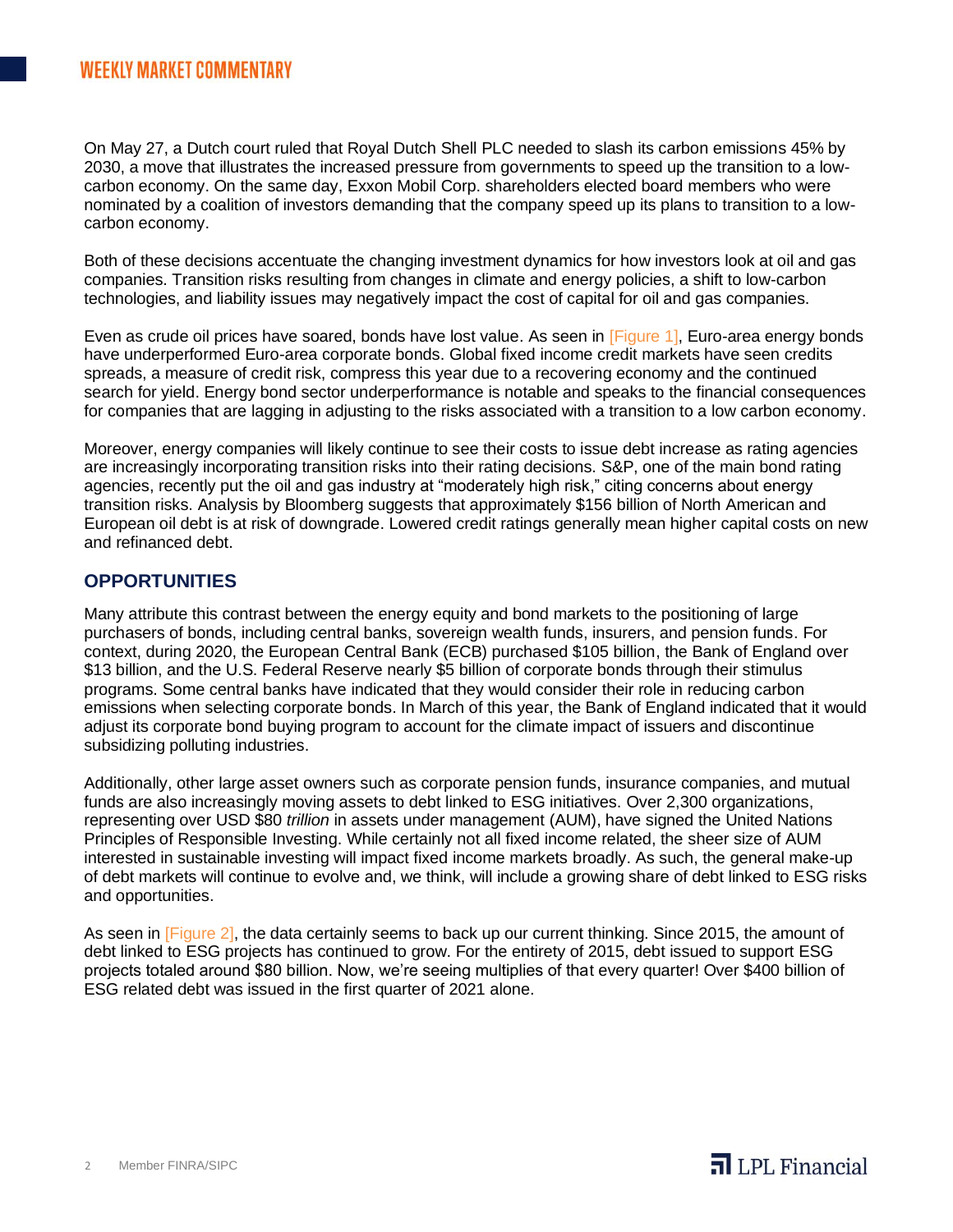## **WEEKLY MARKET COMMENTARY**



SUSTAINABLE INVESTING IN FIXED INCOME IS GROWING AND EXPECTED TO CONTINUE TO GROW

All indexes are unmanaged and cannot be invested into directly. Past performance is no guarantee of future results.

Moreover, debt structures continue to evolve. What was once a market denominated by Green Bonds has now evolved into debt that holds companies more accountable for their sustainability efforts. For example, sustainability-linked bonds have coupons that reset based upon certain sustainability performance targets. Meaning, if companies don't meet their sustainability goals, their debt costs go up (generally by 0.25% a year). Again, these are real costs to companies that fail to uphold their sustainability commitments. That the debt structures continue to evolve allows investors to target issuers with clearly defined goals and objectives, which serves to broaden the appetite for ESG-linked debt.

#### **CONCLUSION**

While the evolution of sustainable investing has impacted the equity markets and is often discussed, sustainable investing in the fixed income landscape is changing as well. As providers of capital, fixed income investors play a key role in shaping the future of sustainable investing. Transition risks are real risks to debt issuers, and those borrowers that fail to recognize this changing dynamic are likely to see higher borrowing costs. The appetite for ESG-linked debt continues to grow and, likewise, issuance trends are increasing to satisfy that demand. Moreover, large asset owners, including central banks, sovereign wealth funds, and pension plans, are increasingly incorporating sustainability in their decision-making process, showing that this trend itself is likely sustainable.